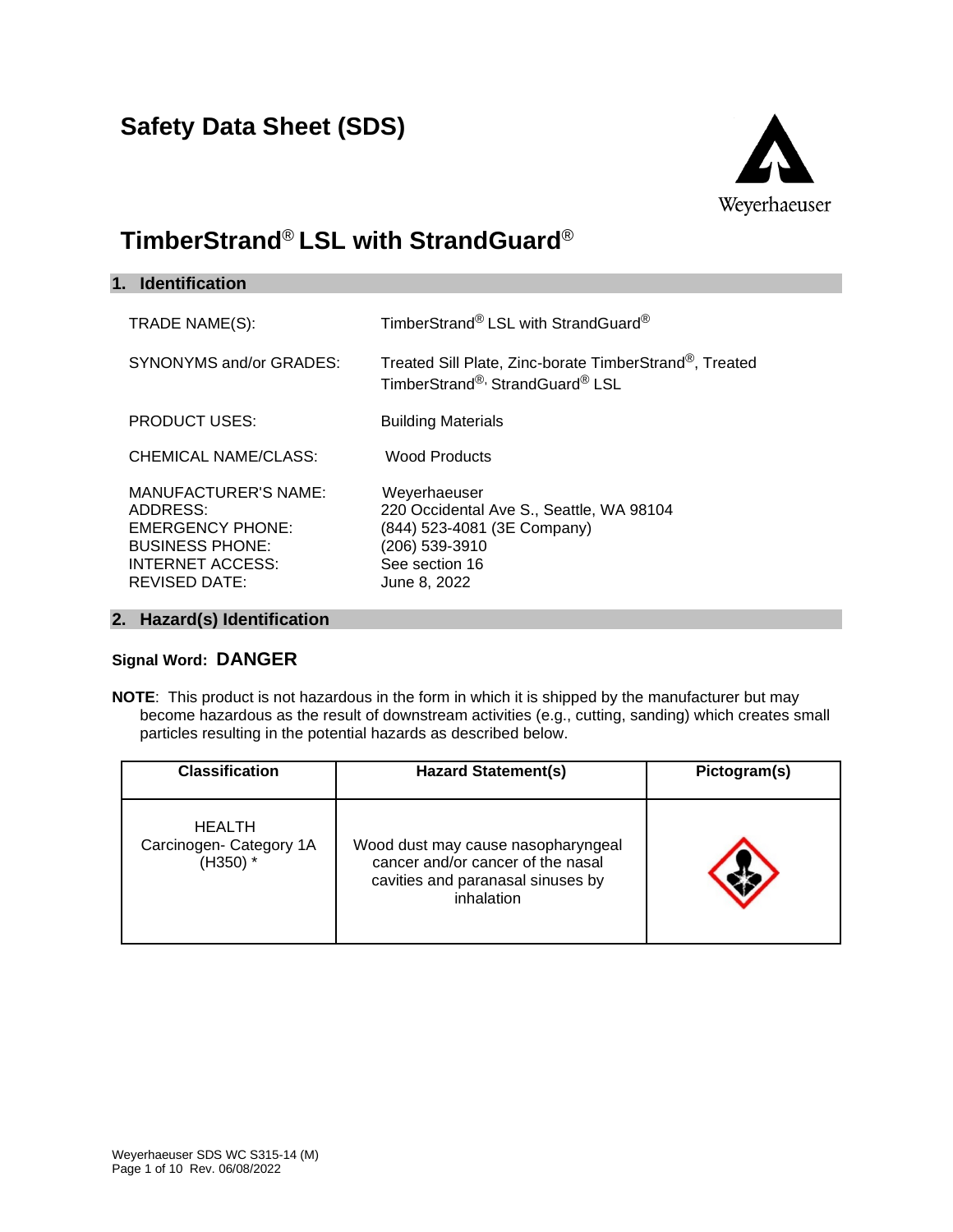# **2. Hazard(s) Identification (cont'd.)**

| <b>Skin Irritation</b><br>Category 2<br>(H315)                                             | Causes skin irritation                                                                                                                           |      |
|--------------------------------------------------------------------------------------------|--------------------------------------------------------------------------------------------------------------------------------------------------|------|
| Specific Target Organ<br><b>Toxicity-Single</b><br>Exposure (STOT)<br>Category 3<br>(H335) | May cause respiratory irritation                                                                                                                 |      |
| Eye Irritation<br>Category 2B<br>(H320)                                                    | Causes eye irritation                                                                                                                            | None |
| <b>Combustible Dust</b><br>(OSHA Defined Hazard)                                           | If converted to small particles during further<br>processing, handling, or by other means,<br>may form combustible dust concentrations<br>in air | None |

**\***Hazard codes (GHS)

| HMIS Rating (Scale 0-4): | Health = $2^*$ | Fire = $1$ | Physical Hazard = $0$ |  |
|--------------------------|----------------|------------|-----------------------|--|
| NFPA Rating (Scale 0-4): | Health =       | Fire = $1$ | Reactivity = $0$      |  |

## **Precautionary Statement(s):**

Prevention Statements**:**

P202: Do not handle until all safety precautions have been read and understood.

P210: Keep away from sparks, flame, or other heat sources.

P243: Take precautionary measures against static discharge.

P261+284: Avoid breathing dust. In case of inadequate ventilation wear an approved respirator suitable for conditions of use.

P271: Use outdoors or in a well-ventilated area.

P280: Wear appropriate protective equipment for eye and skin exposure.

#### Response Statements:

P304+P340+P313: If inhaled and breathing becomes difficult, remove person to fresh air and keep comfortable for breathing. If symptoms persist, call a doctor or other qualified medical professional. P333+P313: If skin irritation or rash occurs get medical advice/attention.

P352+P264: If on skin wash with plenty of soap and water.

P362+P364: Take off contaminated clothing and wash before reuse.

P305+P351+P338: If in eyes, rinse cautiously for several minutes. Remove contact lenses if present and easy to do so.

#### Disposal:

P501: Dispose of in accordance with federal, state, and local regulations.

**Ingredients of Unknown Acute Toxicity (>1%):** NAP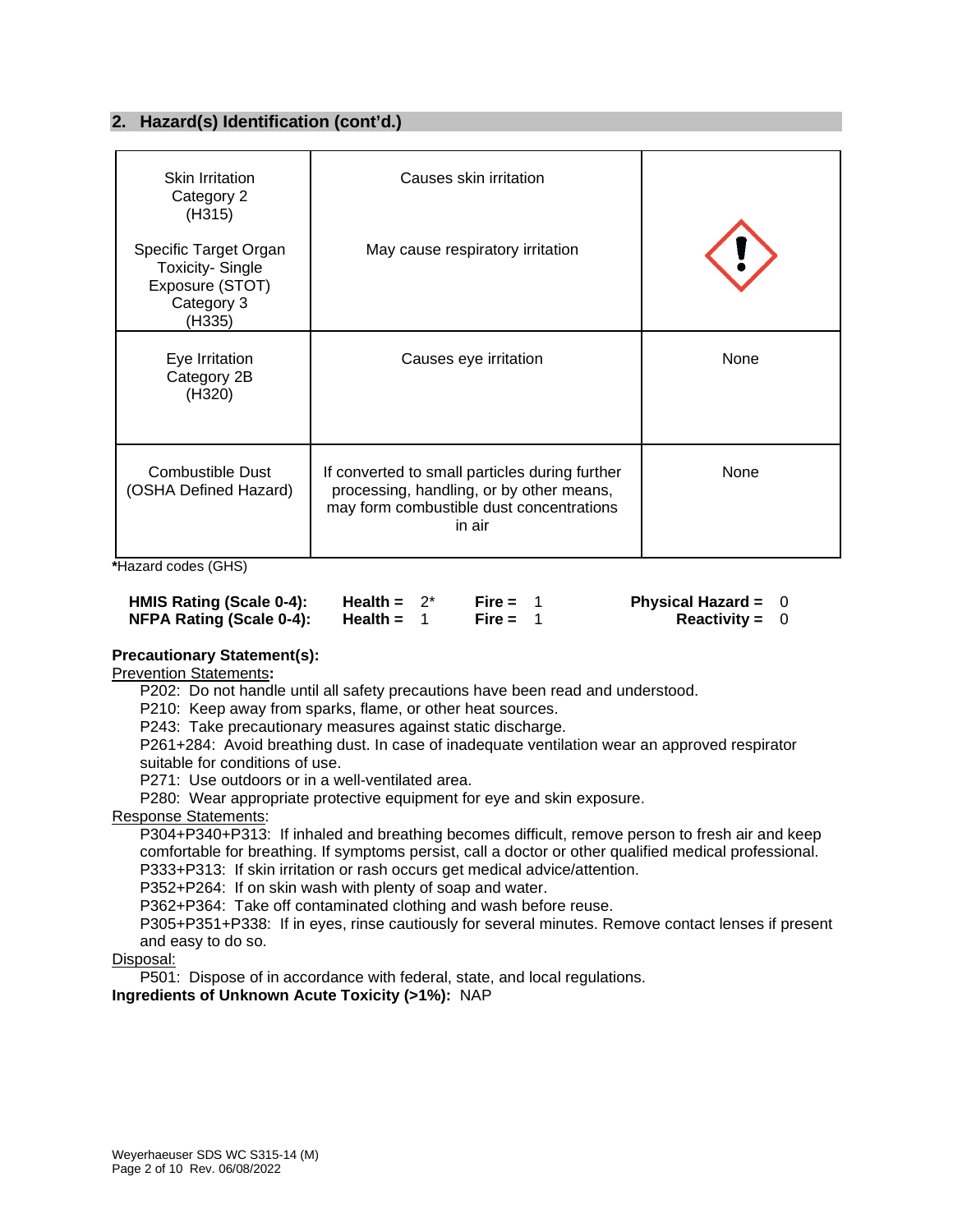# **3. Composition/Information on Ingredients**

| <b>Ingredients</b>                                  | CAS#        | $Wt.$ %   |
|-----------------------------------------------------|-------------|-----------|
| Wood (wood dust, hardwood)                          | None        | 91-95     |
| Resin Solids:                                       |             |           |
| Polymeric Diphenylmethane Diisocyanate <sup>1</sup> | 9016-87-9   | $5 - 7$   |
| $[C_6H_3(NCO)CH_2]n$ (reacted)                      |             |           |
| Paraffin or Emulsified Wax <sup>2</sup>             | 8002-74-2   | $0.5 - 1$ |
| <b>Wood Preservative</b>                            | 138265-88-0 | $0.1 - 1$ |
| (Zinc Borate Hydrate)                               |             |           |

Common names: 1Polymeric MDI (pMDI), <sup>2</sup> Hydrocarbon waxes.

#### **4. First Aid Measures**

- **Inhalation:** Remove to fresh air if respiratory symptoms are experienced. Seek medical help if persistent irritation, severe coughing, breathing difficulty or other serious symptoms occur.
- **Eye Contact:** Treat dust in eye as a foreign object. Flush with water to remove dust particles. Remove contact lenses if present and easy to do so. Avoid touching or rubbing eyes to avoid further irritation or injury. Seek medical help if irritation persists.
- **Skin Contact:** Wood dust may elicit contact dermatitis. Seek medical help if rash, irritation, or dermatitis persists.
- **Skin Absorption:** Not known to be absorbed through the skin.

**Ingestion:** Not applicable under normal use.

#### **Symptoms or Effects:**

- Acute Symptoms/Effects Dust may cause mechanical irritation of the eyes and respiratory system. Dust can cause physical obstructions in the nasal passages, resulting in dryness of nose, dry cough, and sneezing.
- Delayed Symptoms/Effects Unique delayed effects are not anticipated after exposure. See Section 11 for additional information on chronic effects.

#### **5. Fire-fighting Measures**

**Extinguishing Media and Restrictions:** Water, carbon dioxide and sand.

**Specific Hazards, Anticipated Combustion Products:** Thermal decomposition (i.e., smoldering, burning) can release carbon monoxide, oxides of nitrogen, hydrogen cyanide, carbon dioxide, aliphatic aldehydes, resin acids, terpenes, polycyclic aromatic hydrocarbons, zinc hydroxide and boric acid.

**Autoignition Temperature:** Variable [typically 400°-500°F (204°-260°C)].

- **Special Firefighting Equipment/Procedures:** No special equipment anticipated. Beware of potential combustible dust explosion hazard.
- **Unusual Fire and Explosion Hazards:** Depending on moisture content, particle diameter and concentration, wood and resin dust may pose a flash fire or deflagration hazard. If suspended in air in an enclosure or container and ignited, an explosion may occur due to the development of internal pressure causing rupture. An airborne concentration of 40 grams (40,000 mg) of dust per cubic meter of air is often used as the Minimum Explosible Concentration (MEC) for wood dusts. Conduct regular housekeeping inspections and cleaning to prevent excessive dust accumulations. Design and maintain control equipment to minimize fugitive combustible dust emissions. Ensure that ventilation systems are operating properly to capture, transport and contain combustible dust while controlling ignition sources. Reference NFPA 652 "Standard on the Fundamentals of Combustible Dust".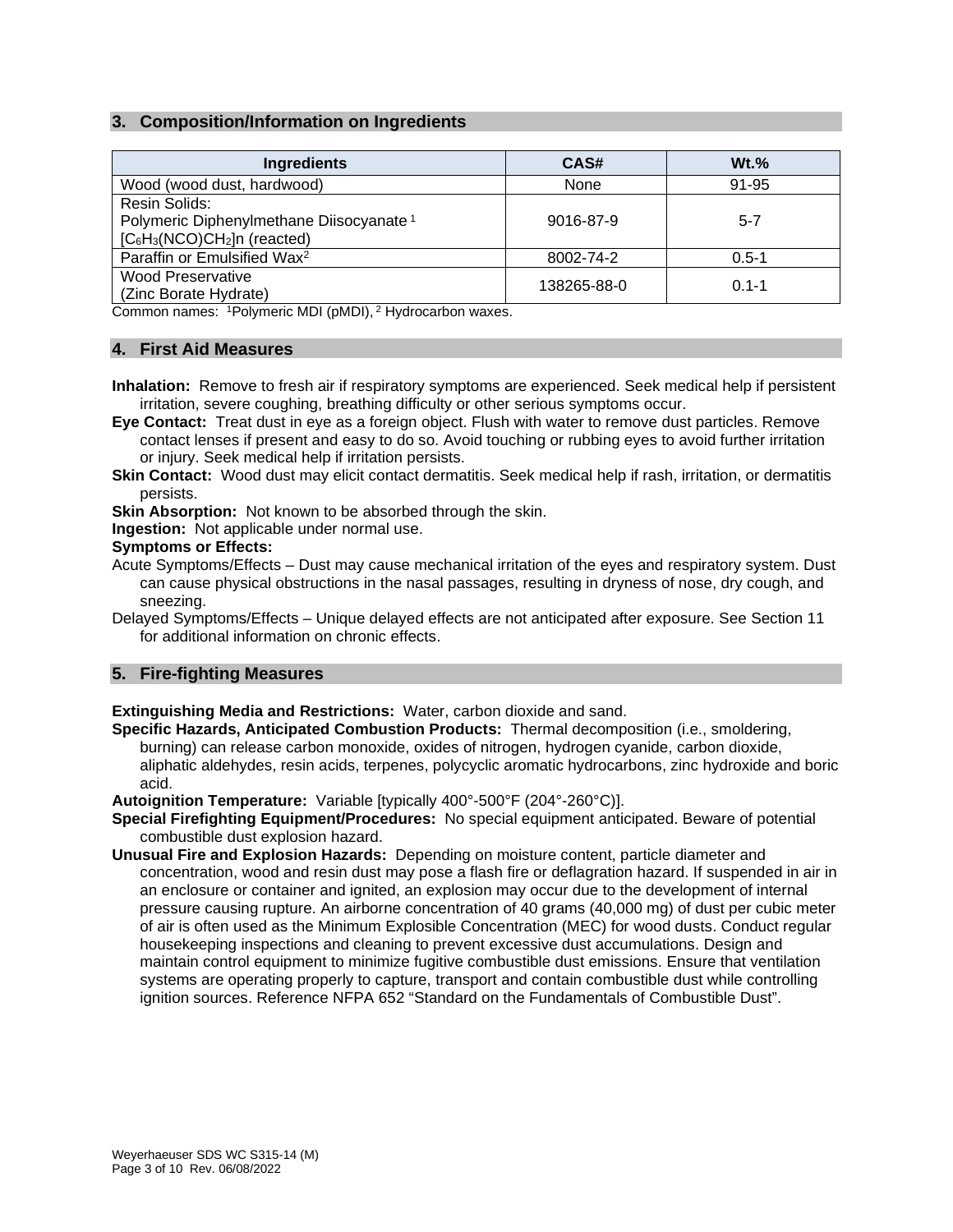#### **6. Accidental Release Measures**

**Steps to be taken in case Material Is Released or Spilled:** Sweep or vacuum up for recovery and disposal. Avoid creating dusty conditions whenever feasible. Maintain good housekeeping to avoid accumulation of wood and resin dust on exposed surfaces. Use approved filtering face piece respirator ("dust mask") or higher levels of respiratory protection as indicated and goggles where ventilation is not possible and exposure limits may be exceeded or for additional worker comfort.

#### **7. Handling and Storage**

**Precautions to be taken in Handling and Storage:** Product dust may pose a combustible dust hazard. Keep away from ignition sources. Avoid eye contact. Avoid prolonged or repeated contact with skin. Avoid prolonged or repeated breathing of dusts. Store in well-ventilated, cool, dry place away from open flame.

#### **8. Exposure Control Measures/Personal Protection**

#### **Exposure Limits/Guidelines:**

| Ingredient(s)                                                  | Agency                      | <b>Exposure Limit(s)</b>                               | <b>Comments</b>                    |
|----------------------------------------------------------------|-----------------------------|--------------------------------------------------------|------------------------------------|
| Wood (wood dust, softwood, and<br>hardwood)                    | <b>OSHA</b>                 | PEL-TWA 15 mg/m <sup>3</sup><br>(see footnote A below) | Total dust (PNOR)                  |
|                                                                | <b>OSHA</b>                 | PEL-TWA 5 mg/m <sup>3</sup><br>(see footnote A below)  | Respirable dust fraction<br>(PNOR) |
|                                                                | <b>ACGIH</b>                | TLV-TWA 1 mg/m <sup>3</sup>                            | Inhalable fraction                 |
| Polymeric Diphenylmethane<br>Diisocyanate <sup>B</sup>         | <b>OSHA</b><br><b>ACGIH</b> | None<br>None                                           |                                    |
| <b>Wood Preservative</b><br>(Zinc Borate Hydrate) <sup>C</sup> | <b>OSHA</b>                 | PEL-TWA 15 mg/m3                                       | Total dust (PNOR)                  |
|                                                                | <b>OSHA</b>                 | PEL-TWA 5 mg/m3                                        | Respirable dust fraction<br>(PNOR) |
|                                                                | <b>ACGIH</b>                | TLV-TWA 10 mg/m3                                       | Inhalable fraction<br>(PNOS)       |
|                                                                | <b>ACGIH</b>                | TLV-TWA<br>$3$ mg/m $3$                                | Respirable dust fraction<br>(PNOS) |
| Paraffin wax                                                   | <b>OSHA</b>                 | Paraffin wax                                           | <b>OSHA</b>                        |

A In AFL-CIO v OSHA, 965 F. 2d 962 (11th Cir. 1992), the Court overturned OSHA's 1989 Air Contaminants Rule, including the specific PEL's for wood dust that OSHA had established at that time. The 1989 vacated PEL's were: 5 mg/m<sup>3</sup> PEL-TWA and 10 mg/m<sup>3</sup> STEL (15 min), all softwood and hardwood except Western Red Cedar. Wood dust is now regulated by OSHA as "Particulates Not Otherwise Regulated" (PNOR), which is also referred to as "nuisance dust." However, some states have regulated wood dust PEL's in their state plans. Additionally, OSHA indicated that it may cite employers under the OSH Act general duty clause in appropriate circumstances.

B This ingredient is the polymerized form of MDI resin.

C Wood preservative/pesticide registered with the U.S. EPA and Health Canada PMRA.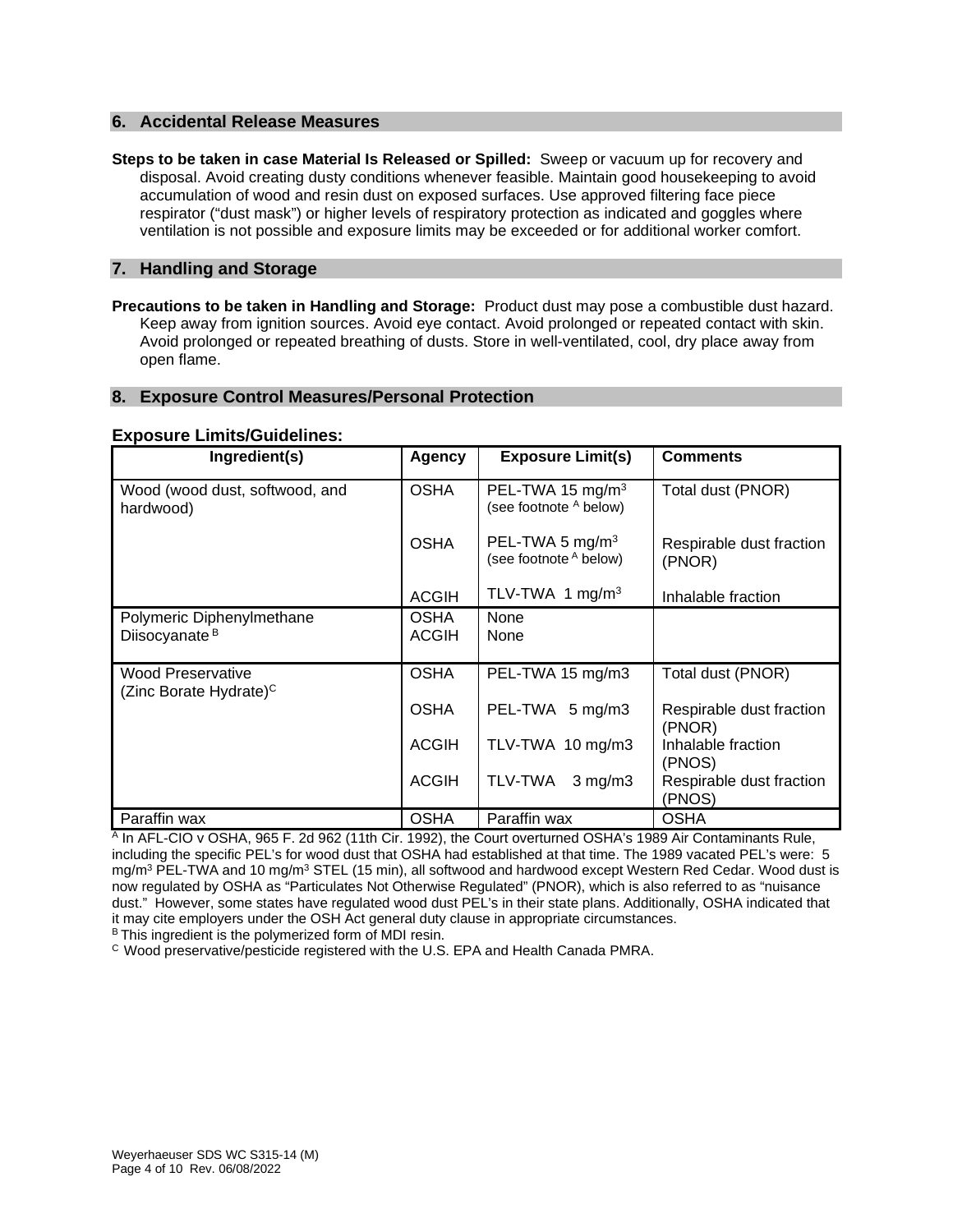# **8. Exposure Control Measures/Personal Protection (cont'd.)**

#### **Ventilation:**

- LOCAL EXHAUST Provide local exhaust as needed so that exposure limits are met. Ventilation to control dust should be considered where potential explosive concentrations and ignition sources are present. The design and operation of any exhaust system should consider the possibility of explosive concentrations of product dust within the system. See "SPECIAL" section below. Use of tool mounted exhaust systems should also be considered, especially when working in enclosed areas.
- MECHANICAL (GENERAL) Provide general ventilation in processing and storage areas so that exposure limits are met.
- SPECIAL Ensure that exhaust ventilation and material transport systems involved in handling this product contain explosion relief vents or suppression systems designed and operated in accordance with applicable standards if the operating conditions justify their use.
- OTHER ENGINEERING CONTROLS Cutting and machining of product should preferably be done outdoors or with adequate ventilation and containment.

#### **Personal Protective Equipment:**

- RESPIRATORY PROTECTION Use filtering face piece respirator ("dust mask") tested and approved under appropriate government standards such as NIOSH (US), CSA (Canada), CEN (EU), or JIS (Japan) where exposure limits may be exceeded or for additional worker comfort or symptom relief. Use respiratory protection in accordance with jurisdictional regulatory requirements similar to the OSHA respiratory protection standard 29CFR 1910.134 following a determination of risk from potential exposures.
- EYE PROTECTION Approved goggles or tight-fitting safety glasses are recommended to when excessive exposures to dust may occur (e.g., during clean up) and when eye irritation may occur.
- PROTECTIVE GLOVES Cloth, canvas, or leather gloves are recommended to prevent direct contact and to minimize potential slivers or mechanical irritation from handling product.
- OTHER PROTECTIVE CLOTHING OR EQUIPMENT Outer garments which cover the arms may be desirable in extremely dusty areas.
- WORK/HYGIENE PRACTICES Follow good hygienic and housekeeping practices. Clean up areas where product dust settles to avoid excessive accumulation of this combustible material. Minimize compressed air blowdown or other practices that generate high airborne-dust concentrations.

#### **9. Physical/Chemical Properties**

**Appearance:** TimberStrand® LSL with StrandGuard® consists of layers of laminated solid wood which are glued together with a polymerized methylene bisphenyl diisocyanate (pMDI) resin. The product has a slight aromatic/wood odor. The wood component may consist of hardwoods, not including cedar.

| <b>Odor/Odor Threshold(s):</b>         | <b>NAV</b>                                             |
|----------------------------------------|--------------------------------------------------------|
| pH:                                    | <b>NAP</b>                                             |
| <b>Melting/Freezing Point:</b>         | <b>NAP</b>                                             |
| Boiling Point (@ 760 mm Hg) and Range: | <b>NAP</b>                                             |
| <b>Flash Point:</b>                    | <b>NAP</b>                                             |
| <b>Evaporation Rate:</b>               | 0                                                      |
| <b>Flammability:</b>                   | <b>NAP</b>                                             |
| <b>Lower/Upper Explosive Limits:</b>   | 40,000 mg of dust per cubic meter of air is often used |
|                                        | as the LEL for wood dusts.                             |
| Vapor Pressure (mm Hg):                | <b>NAP</b>                                             |
| Vapor Density (air = 1; 1 atm):        | <b>NAP</b>                                             |
| <b>Relative Density:</b>               | <b>NAP</b>                                             |
| Solubility:                            | < 0.1                                                  |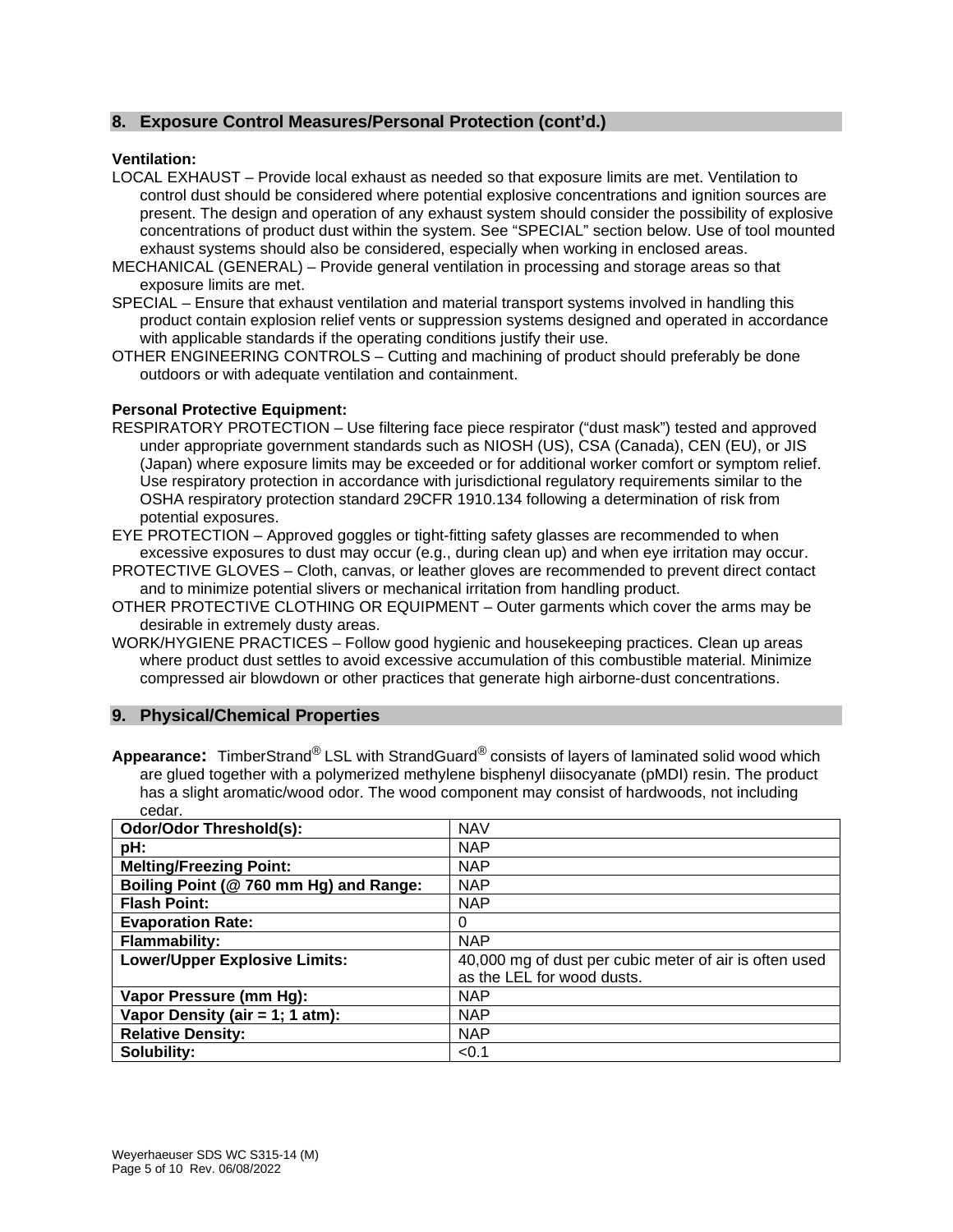# **9. Physical/Chemical Properties (cont'd.)**

| <b>Partition Coefficient (n-octanol/water):</b> | <b>NAP</b>                                   |
|-------------------------------------------------|----------------------------------------------|
| <b>Autoignition Temperature:</b>                | Variable [typically 400°-500°F (204°-260°C)] |
| <b>Decomposition Temperature:</b>               | <b>NAV</b>                                   |
| Viscosity:                                      | <b>NAP</b>                                   |
| <b>Other Properties:</b>                        | <b>NAP</b>                                   |

#### **10. Stability and Reactivity**

**Reactivity:** NAP

**Hazardous Polymerization: ロ** May occur 因 Will not occur<br> **Stability: ロ** Unstable 因 Stable

**Stability: E** Unstable

**Conditions to Avoid:** Avoid open flame. Product may ignite at temperatures in excess of 400°F (204°C).

**Incompatibility (Materials to Avoid):** Avoid contact with oxidizing agents and drying oils.

**Hazardous Decomposition or By-Products:** Natural decomposition of organic materials such as wood may produce toxic gases and an oxygen deficient atmosphere in enclosed or poorly ventilated areas. Spontaneous and rapid hazardous decomposition will not occur.

**Sensitivity to Static Discharge:** Airborne wood and resin dust may be ignited by a static discharge depending on airborne concentrations, particle size and moisture content.

# **11. Toxicological Information**

#### **Likely Route(s) of Exposure:**

- **Ingestion:**
- Skin: Dust
- **EX** Inhalation: Dust
- Eye:Dust

#### **Signs and Symptoms of Exposure:**

- **Wood Dust - NTP:** According to its Report on Carcinogens, Fourteenth Edition, NTP states, "Wood dust is known to be a human carcinogen based on sufficient evidence of carcinogenicity from studies in humans." An association between wood dust exposure and cancer of the nasal cavity has been observed in case reports, cohort studies, and case-control studies that specifically addressed nasal cancer. Associations with cancer of the nasal cavities and paranasal sinuses were observed both in studies of people whose occupations are associated with wood dust exposure and in studies that directly estimated wood dust exposure. This classification is based primarily on increased risk in the occurrence of adenocarcinomas of the nasal cavities and paranasal sinuses associated with exposure to wood dust. The evaluation did not find sufficient evidence to associate cancers of the oropharynx, hypopharynx, lung, lymphatic and hematopoietic systems, stomach, colon, or rectum with exposure to wood dust. There is inadequate evidence for the carcinogenicity of wood dust from studies in experimental animals according to NTP.
- **Wood Dust: IARC – Group 1:** Carcinogenic to humans; sufficient evidence of carcinogenicity. This classification is primarily based on studies showing an association between occupational exposure to wood dust and adenocarcinoma to the nasal cavities and paranasal sinuses. IARC did not find sufficient evidence of an association between occupational exposure to wood dust and cancers of the oropharynx, hypopharynx, lung, lymphatic and hematopoietic systems, stomach, colon, or rectum.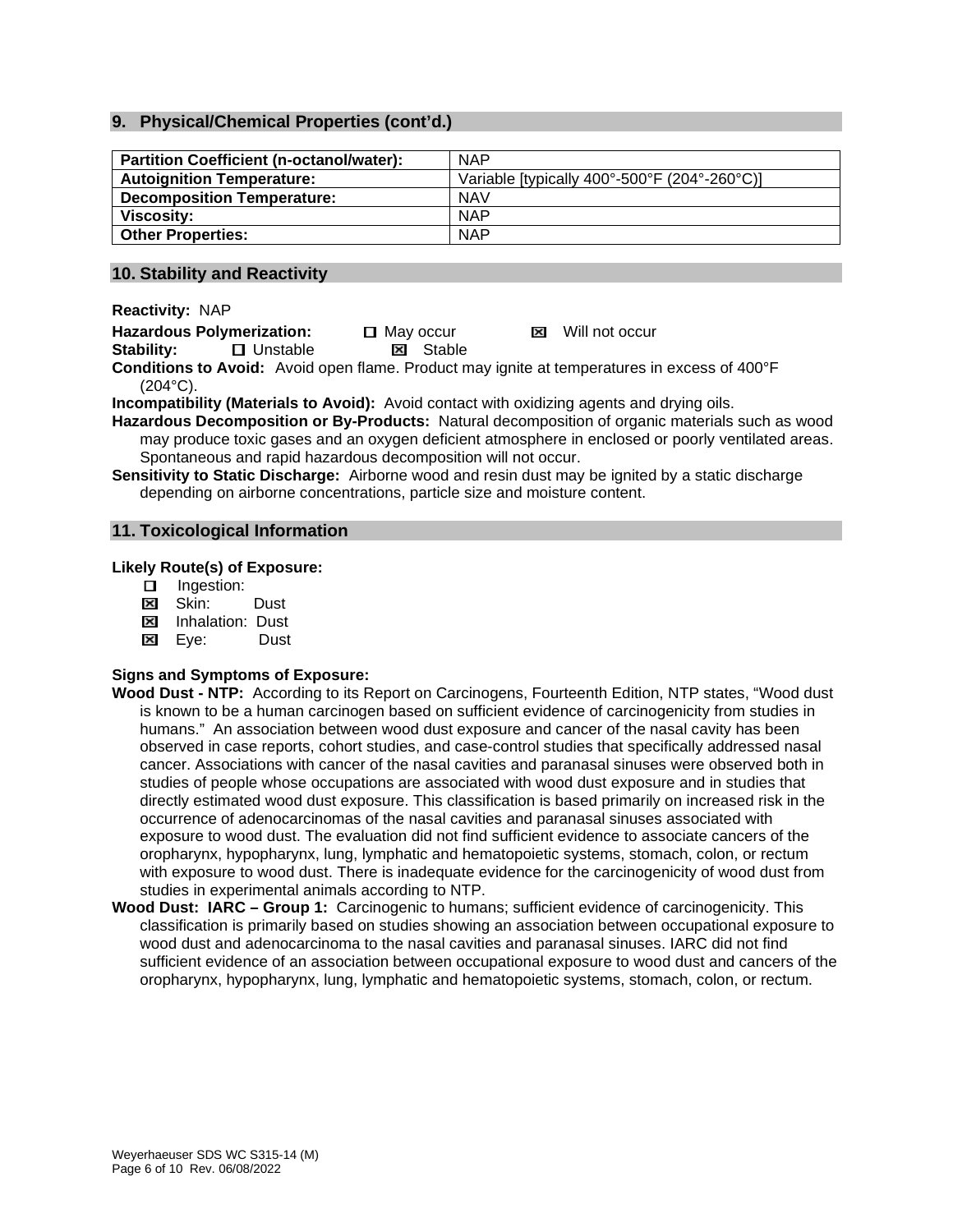# **11. Toxicological Information (cont'd.)**

#### **Carcinogenicity Listing(s):**

**NO** NTP: Wood dust, Known Human Carcinogen.

- **E** IARC Monographs: Wood dust, Group 1 Carcinogenic to Humans.
- **D** OSHA Regulated:

**Toxicity Data:** No specific information available for product in purchased form. Individual component information is listed below.

#### **Components:**

Wood dust (softwood or hardwood)

Dusts generated from sawing, sanding, or machining the product may cause respiratory irritation, nasal dryness, and irritation, coughing and sinusitis. NTP and IARC (Group 1) classify wood dust as a human carcinogen. See Section 2 above.

Zinc borate hydrate

 $LD_{50}$  in rats is greater than 10,000 mg/kg of body weight.

Skin/dermal − Low acute dermal toxicity; LD<sub>50</sub> in rabbits is greater than 10,000 mg/kg of body weight. Zinc borate wood preservative used is poorly absorbed through intact skin.

Skin irritation − Non-irritant.

Eye irritation − Draize test in rabbits produced mild eye irritation effects. Many years of occupational exposure to zinc borate wood preservative used indicates no adverse effects on human eyes. Therefore, zinc borate wood preservative used is not considered to be a human eye irritant in normal industrial use.

Sensitization – Zinc borate wood preservative used is not a skin sensitizer.

**Target Organs:** Eyes, skin, and respiratory system.

**Note:** Weyerhaeuser evaluated the studies referenced in the ACGIH® TLV® Documentation for Wood Dust and others which included potential allergenic references for wood species which may cause skin or respiratory sensitization. There are a limited number of studies of highly variable consistency which reference sensitization from some species of wood. When the total weight of evidence is considered, this product is considered to be an eye, skin, and respiratory irritant and not a respiratory or skin sensitizer according to health hazard classification criteria.

# **12. Ecological Information**

**Ecotoxicity:** NAV for finished product.

Zinc borate hydrate:

Invertebrate Toxicity: Daphnids (Daphnia magna Straus) − 48-hr LC<sub>50</sub>: 76 mg/L Borogard® ZB Fish Toxicity: Freshwater rainbow trout (s. Gairdneri) – 96-hr LC<sub>50</sub>: 2.4 mg/L Zinc borate wood

preservative Bluegill (lepomis macrochirus) − 96-hr LC<sub>50</sub>: > 335 mg/L Zinc borate wood preservative. **Biopersistance and Degradability:** The wood portions of this product would be expected to be

biodegradable.

Polymeric MDI

The effects from a simulated accidental pollution event in a pond with polymeric MDI on different trophic levels of the aquatic ecosystem were investigated (Heimbach F. et.al., 1996). Neither monomeric MDI nor its potential reaction product MDA (4, 4'-diphenylmethanediamine) was detected in water or accumulated by fish. The MDI polymerized to inert polyurea on the sediment of the test ponds. This polymerization formed carbon dioxide, released as bubbles which floated to the water surface. There was no direct effect on the pelagic community (phytoplankton, zooplankton, fish, and macrophytes) of the test ponds.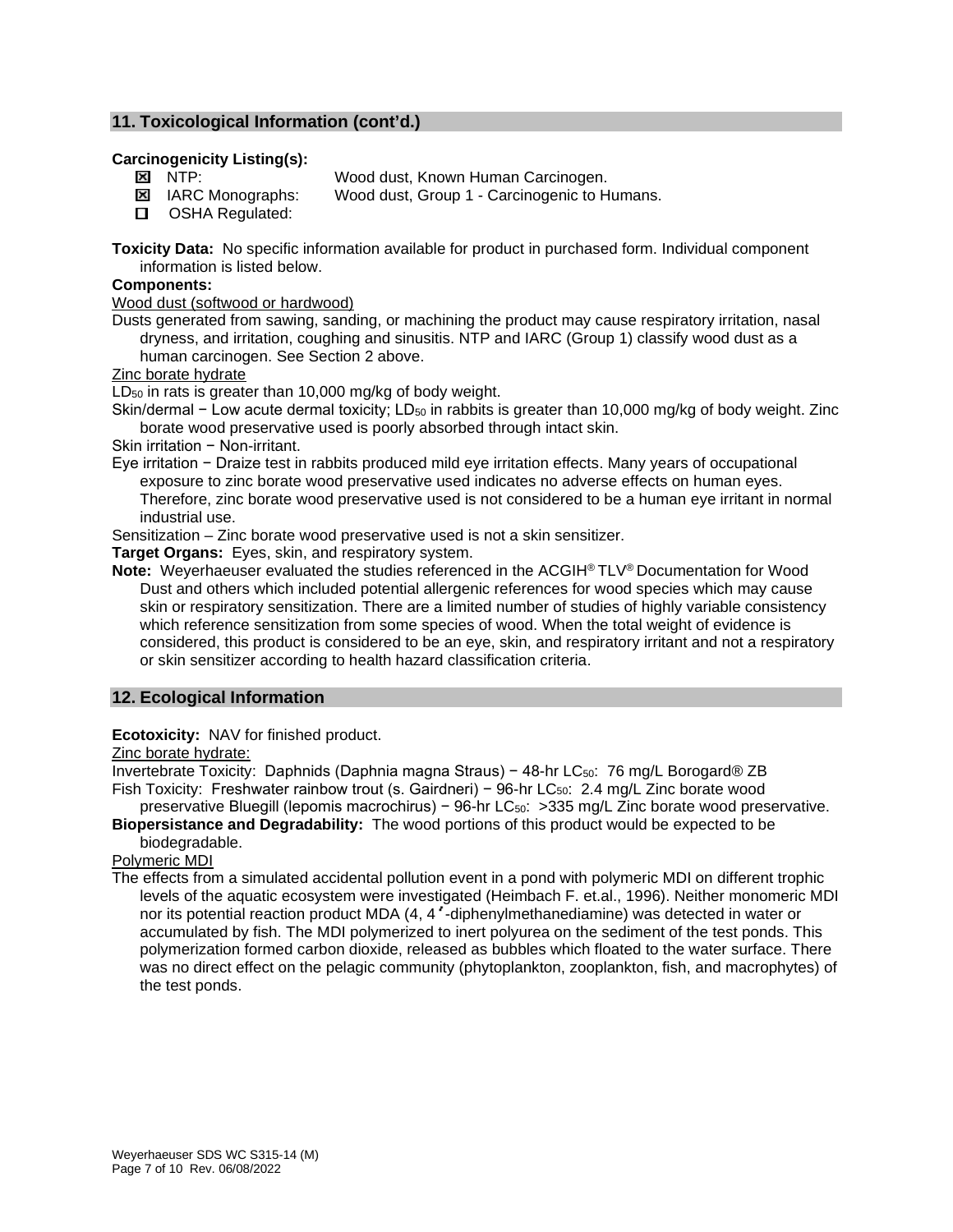# **12. Ecological Information (cont'd.)**

#### Boron

Boron is an essential micronutrient for healthy growth of plants; however, it can be harmful to boronsensitive plants in high quantities. Care should be taken to minimize the amount of zinc borate wood preservative released to the environment.

Note: Zinc borate wood preservative can decompose, under biological conditions, to form zinc hydroxide and boric acid.

**Bioaccumulation:** NAV

**Soil Mobility:** Zinc borate is sparingly soluble in water and may be leachable through normal soil. **Other adverse effects:** NAP

#### **13. Disposal Considerations**

**Waste Disposal Method:** Dry land disposal or incineration is acceptable in most areas. It is, however, the user's responsibility to determine at the time of disposal whether your waste meets any jurisdictional criteria. Note that wood and resin dust may pose a combustible dust hazard.

#### **14. Transport Information**

#### **Mode:** DOT classification

Zinc borate is regulated as a hazardous material by the U.S. Department of Transportation (DOT) if transported in quantities greater than 1000 pounds (454 kilograms) in one package. Since the amount of zinc borate in the product does not exceed this quantity, the U.S. DOT does not consider the product to be a hazardous material. Therefore, as shipped, this product is not regulated by the U.S. Department of Transportation.

#### TDG classification

Zinc borate is regulated as a hazardous substance under Canadian Transportation of Dangerous Goods (TDG) regulation. However, as shipped the amount of zinc borate in this product falls below the regulated limit of 110 lbs. (50 kg), the product would not be considered a hazardous material.

| <b>UN Proper Shipping Name:</b>      | <b>NAP</b> |
|--------------------------------------|------------|
| <b>UN/NA ID Number:</b>              | <b>NAP</b> |
| <b>Hazard Class:</b>                 | <b>NAP</b> |
| <b>Packing Group:</b>                | <b>NAP</b> |
| <b>Environmental Hazards (Marine</b> | <b>NAP</b> |
| Pollutant):                          |            |
| <b>Special Precautions:</b>          | <b>NAP</b> |
|                                      |            |

# **15. Regulatory Information**

**TSCA:** The following ingredients are on the TSCA inventory: Polymeric Diphenylmethane Diisocyanate (pMDI); paraffin wax and zinc borate.

**CERCLA:** Zinc borate is listed (RQ 1000 lbs.).

**DSL:** Polymeric diphenylmethane diisocyanate (pMDI), paraffin wax and zinc borate are on the Canada DSL.

**OSHA:** Wood products are not hazardous under the criteria of the federal OSHA Hazard Communication Standard 29 CFR 1910.1200. However, wood dust generated by sawing, sanding, or machining this product is considered hazardous.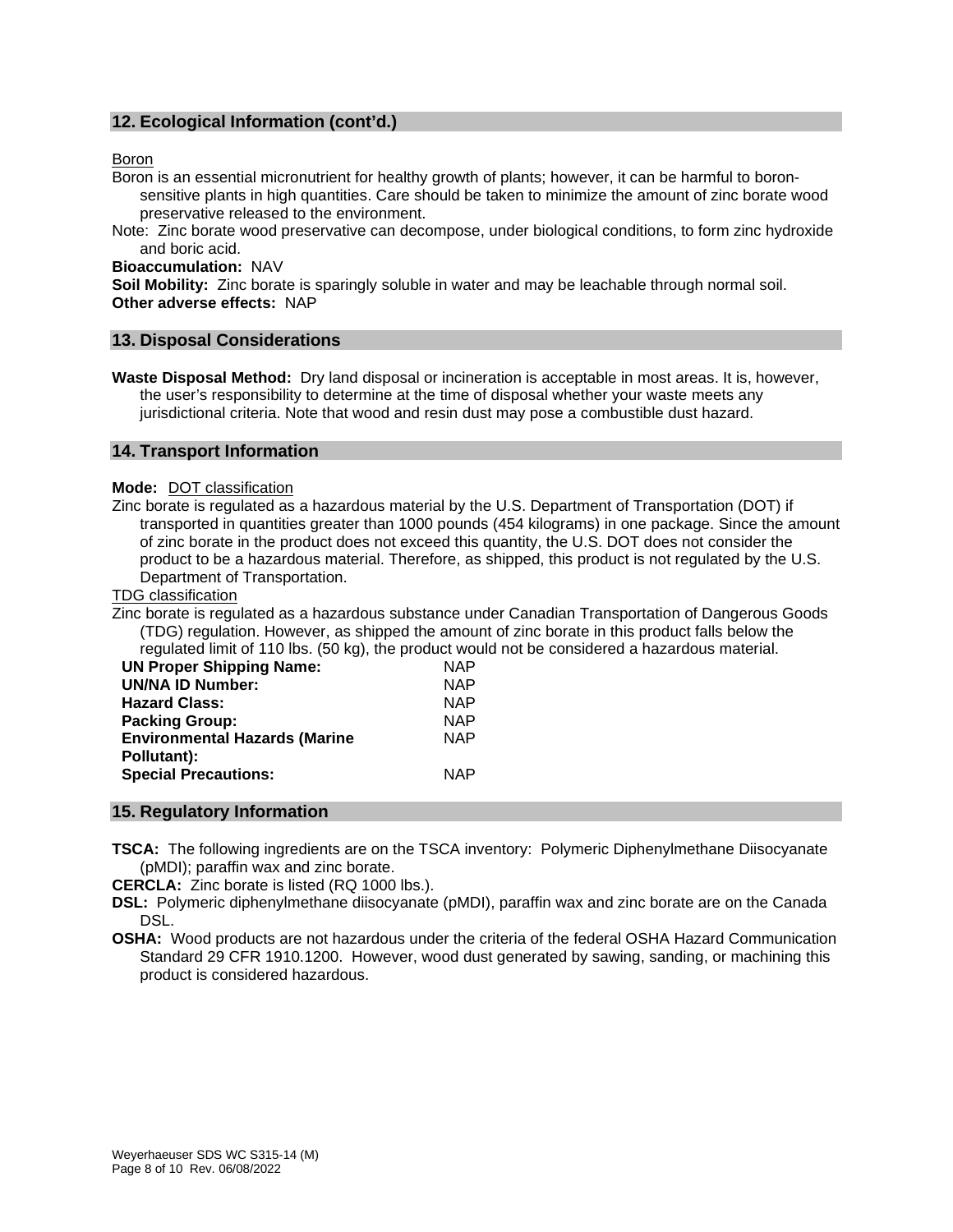# **15. Regulatory Information (cont'd.)**

#### **STATE RIGHT-TO-KNOW:**

California Proposition 65 –

 **WARNING**: This product can expose you to chemicals including wood dust which are known to the State of California to cause cancer, and methanol, which are known to the State of California to cause birth defects or other reproductive harm. Drilling, sawing, sanding, or machining wood products can expose you to wood dust. Avoid inhaling wood dust or use a dust mask or other safeguards for personal protection. For more information go to [www.P65Warnings.ca.gov](http://www.p65warnings.ca.gov/) and [www.P65Warnings.ca.gov/wood.](http://www.p65warnings.ca.gov/wood) Pennsylvania – When cut or otherwise machined, the product may emit wood dust, wood dust, paraffin

wax and zinc borates appear on Pennsylvania's Appendix A, Hazardous Substance List. New Jersey – When cut or otherwise machined, the product may emit wood dust. Wood dust is on the

New Jersey Environmental Hazardous Substance List.

**SARA 313 Information:** To the best of our knowledge, this product contains no chemical subjected to the SARA Title III Section 313 supplier notification requirements.

**SARA 311/312 Hazard Category:** This product has been reviewed according to the EPA "Hazard Categories: promulgated under SARA Title III, Sections 311 and 312 and is considered, under applicable definitions, to meet the following categories:

| An immediate (acute) health hazard | Yes |
|------------------------------------|-----|
| A delayed (chronic) health hazard  | Yes |
| A corrosive hazard                 | N٥  |
| A fire hazard                      | N٥  |
| A reactivity hazard                | N٥  |
| A sudden release hazard            | N٥  |
|                                    |     |

**FDA:** Not intended for use as a food additive or indirect food contact item.

**WHMIS Classification:** Wood and products made from wood are exempt from WHMIS per the Hazardous Products Act (HPA). However, wood dust released during the use or modifications of wood products may be hazardous. See Section 2 for health and combustible dust hazard information.

#### **16. Other Information**

**Date Prepared:** 09/27/2010 **Date Revised:** 06/08/2022 **Prepared By:** Weyerhaeuser Company Health and Safety. **Weyerhaeuser SDS available on:**

<http://www.wy.com/sustainability/environment/product-stewardship/safety-data-sheets/>

**User's Responsibility**: The information contained in this Safety Data Sheet is based on the experience of occupational health and safety professionals and comes from sources believed to be accurate or otherwise technically correct. It is the user's responsibility to determine if the product is suitable for its proposed application(s) and to follow necessary safety precautions. The user has the responsibility to ensure that the most current SDS is used.

|                          | <b>Definition of Common Terms:</b>                                                                                                |
|--------------------------|-----------------------------------------------------------------------------------------------------------------------------------|
| <b>ACGIH<sup>®</sup></b> | = American Conference of Governmental Industrial Hygienists                                                                       |
| C                        | $=$ Ceiling Limit                                                                                                                 |
| CAS#                     | = Chemical Abstracts System Number                                                                                                |
| <b>DOT</b>               | = U. S. Department of Transportation                                                                                              |
| DSL.                     | = Domestic Substance List                                                                                                         |
| EC#                      | = Identifying Number Assigned to Chemicals Contained in the European Inventory of<br><b>Existing Chemical Substances (EINECS)</b> |
| EC <sub>50</sub>         | = Effective Concentration That Inhibits the Endpoint to 50% of Control Population                                                 |
| EPA                      | = U.S. Environmental Protection Agency                                                                                            |
| <b>GHS</b>               | = Globally Harmonized System of Classification and Labelling of Chemicals                                                         |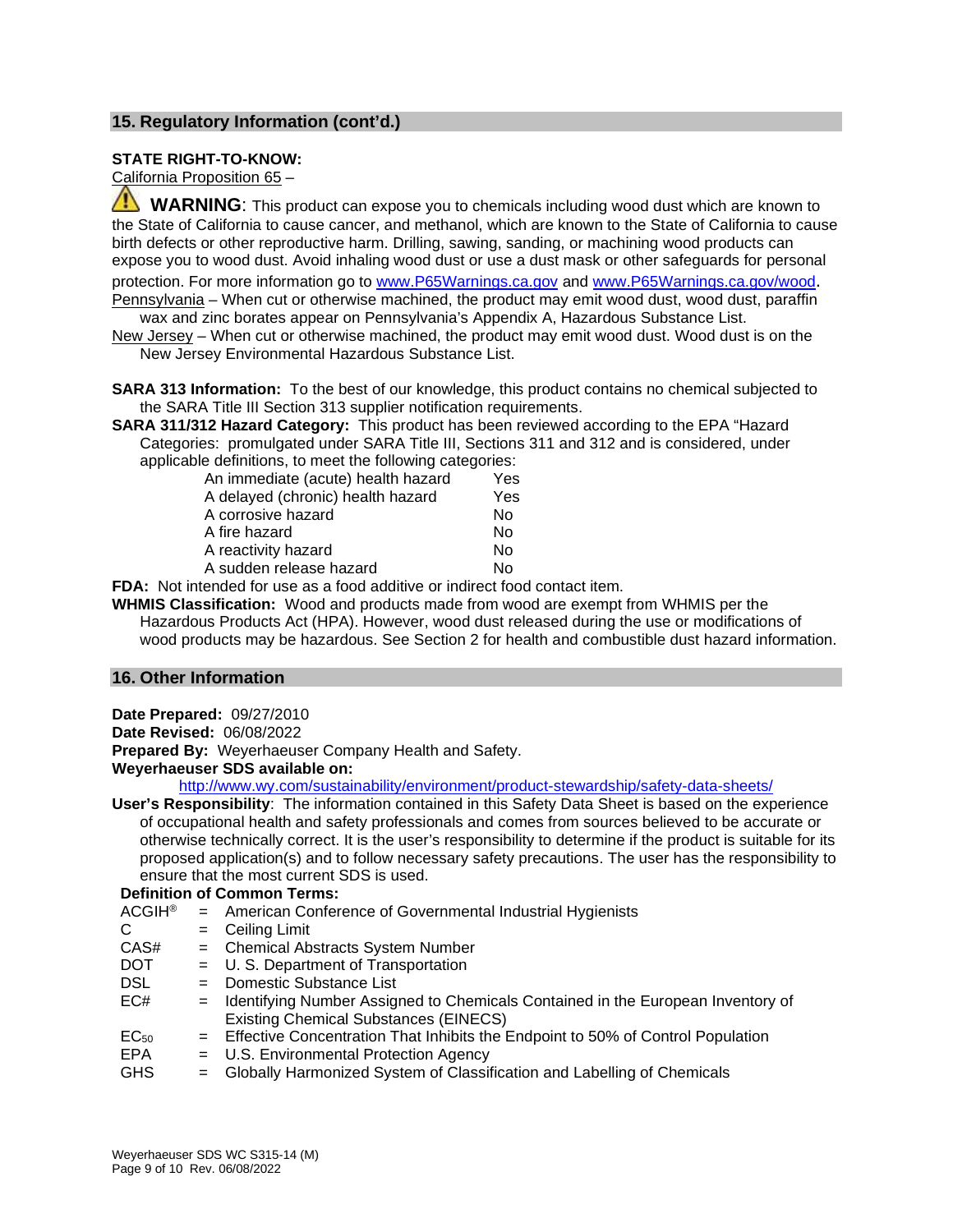# **16. Other Information (cont'd.)**

| <b>HMIS</b>  | $=$ | (Canada) Hazardous Materials Identification System                     |
|--------------|-----|------------------------------------------------------------------------|
| <b>HNOC</b>  | $=$ | Hazards Not Otherwise Classified                                       |
| <b>IARC</b>  | $=$ | International Agency for Research on Cancer                            |
| IATA         | $=$ | International Air Transport Association                                |
| <b>IMDG</b>  | $=$ | International Maritime Dangerous Goods                                 |
| $LC_{50}$    | $=$ | Concentration in Air Resulting in Death To 50% of Experimental Animals |
| <b>LCLo</b>  | $=$ | Lowest Concentration in Air Resulting in Death                         |
| $LD_{50}$    | $=$ | Administered Dose Resulting in Death to 50% of Experimental Animals    |
| LDLo         | $=$ | Lowest Dose Resulting in Death                                         |
| LEL .        | $=$ | Lower Explosive Limit                                                  |
| LFL.         | $=$ | Lower Flammable Limit                                                  |
| MSHA         | $=$ | Mine Safety and Health Administration                                  |
| NAP.         | $=$ | Not Applicable                                                         |
| <b>NAV</b>   | $=$ | Not Available                                                          |
| <b>NIOSH</b> | $=$ | National Institute for Occupational Safety and Health                  |
| <b>NFPA</b>  | $=$ | <b>National Fire Protection Association</b>                            |
| NPRI         | $=$ | (Canada) National Pollution Release Inventory                          |
| NTP          | $=$ | National Toxicology Program                                            |
| OSHA         | $=$ | Occupational Safety and Health Administration                          |
| <b>PEL</b>   | $=$ | Permissible Exposure Limit                                             |
| <b>PNOR</b>  | $=$ | Particulate Not Otherwise Regulated                                    |
| <b>PNOS</b>  | $=$ | Particulate Not Otherwise Specified                                    |
| RCRA         | $=$ | Resource Conservation and Recovery Act                                 |
| STEL         | $=$ | Short-Term Exposure Limit (15 minutes)                                 |
| <b>STP</b>   | $=$ | <b>Standard Temperature and Pressure</b>                               |
| <b>TCLo</b>  | $=$ | Lowest Concentration in Air Resulting in a Toxic Effect                |
| TDG          | $=$ | (Canada) Transportation of Dangerous Goods                             |
| TDLo         | $=$ | Lowest Dose Resulting in a Toxic Effect                                |
| TLV          | $=$ | Threshold Limit Value                                                  |
| TSCA         | $=$ | <b>Toxic Substance Control Act</b>                                     |
| TWA          | $=$ | Time-Weighted Average (8 hours)                                        |
| <b>UFL</b>   | $=$ | Upper Flammable Limit                                                  |
| <b>WHMIS</b> | $=$ | (Canada) Workplace Hazardous Materials Information System              |